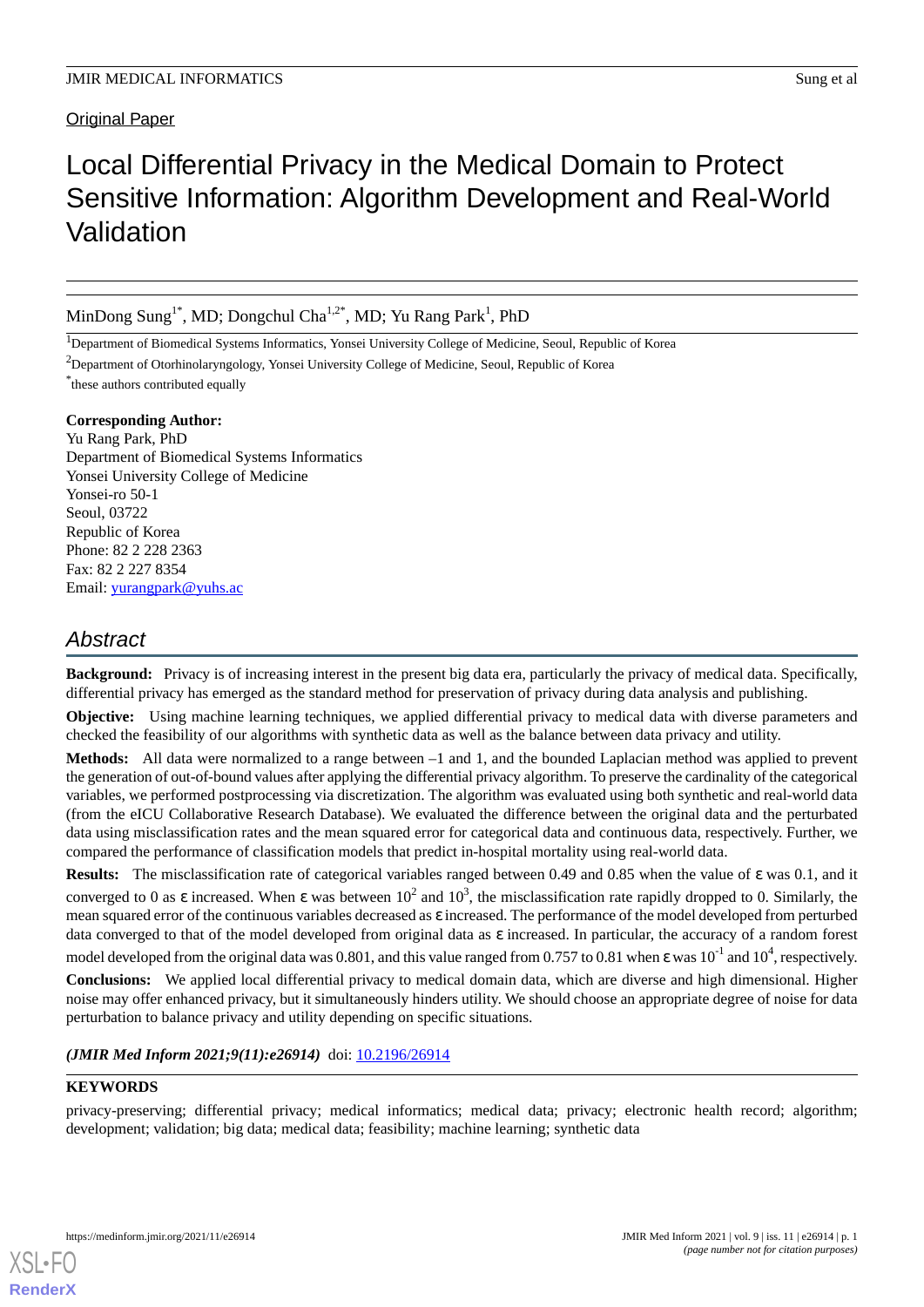# *Introduction*

Big data is a core factor in the renovation of medicine. The raw data have low utility; however, applying algorithms such as machine learning (ML) enables us to make the most of these data [\[1](#page-5-0)]. Unlike rule-based systems, ML algorithms are data driven and require a large amount of data. Particularly, conventional ML approaches require centralized data for learning. To obtain this substantial amount of data, it is necessary to exchange data among different organizations to develop an effective ML model.

However, the exchange of data between different parties causes privacy problems, and there are increasing concerns about privacy violations by large companies [\[2](#page-5-1)]. Medical data that mostly contain sensitive information should be appropriately protected when shared with third parties. The European Union's General Data Protection Regulation [[3\]](#page-5-2) and the United States' Health Insurance Portability and Accountability Act of 1996 (HIPAA) [[4\]](#page-5-3) recognize this problem and require users' privacy to be strengthened. Medical data have various distinct properties in addition to their sensitive attributes. For example, serum glucose levels are continuous, whereas medical histories are usually recorded using categorical values. Medical data also contain multimodal values: some of the data may be obtained from blood tests, whereas others may originate from radiologic and physical examination tests.

Deidentification is defined as "the removal or replacement of personal identifiers so that it would be difficult to reestablish a link between the individual and his or her data [\[5](#page-5-4)]." Especially, in the HIPAA, data is considered as deidentified when specified data elements are removed [[4](#page-5-3)]. Anonymization is defined as "the irreversible removal of the link between the individual and his or her medical record data to the degree that it would be virtually impossible to reestablish the link [\[5](#page-5-4)]." In such a case, the anonymized data could never be reidentified using the data in the underlying data sets. There are three primary ways to anonymize these data: suppression, generalization, and noise addition [[6](#page-5-5)]. Deidentification may not necessarily be anonymized. That is, anonymization is a subset of deidentification. Following anonymization, three main measures

to identify the privacy risk can be evaluated: *k*-anonymity [[7\]](#page-5-6), *l*-diversity [\[8](#page-5-7)], and *t*-closeness [[9\]](#page-5-8). Deidentification tools, such as ARX [[10\]](#page-5-9), offer seamless privacy protection through feature generalization and the suppression of records.

Differential privacy [\[11](#page-5-10)], which entails a semantic model, is another data privacy approach. Compared to syntactic anonymity, it requires less domain knowledge and is inherently robust to linkage attacks combined with domain knowledge. Moreover, differential privacy is considered to be a de facto standard for private data analysis or publishing [\[12](#page-5-11),[13\]](#page-5-12). Technology companies such as Apple and Google have attempted to apply differential privacy to protect the privacy of mobile data [\[14](#page-5-13),[15\]](#page-5-14). Moreover, the rapid development of the Internet of Things (IoT) should consider privacy risk [[16\]](#page-6-0). Researchers have been actively applying differential privacy to the IoT, such as automatically driving cars [[17\]](#page-6-1) and sensors [[16\]](#page-6-0). In ML, personal information can be leaked. Applying differential privacy to the deep learning model can overcome this threat [\[18](#page-6-2),[19\]](#page-6-3), and the health care domain is no exception. Several studies have been performed in the health care domain. For example, Kim et al [\[20](#page-6-4)] introduced a local differential privacy algorithm for health data streams. Also, Suriyakumar et al [\[21](#page-6-5)] investigated the feasibility of differentially private stochastic gradient descent in a health care setting with the influential function. Most studies focus on a data set that has only a few features and focus on differential privacy in the deep learning model.

In this study, we focused on local differential privacy with regard to multivariate medical data. We applied differential privacy with diverse parameters and checked (1) the feasibility of training our algorithms with synthetic data and (2) the balance between data privacy and utility with regard to ML techniques.

# *Methods*

[Figure 1](#page-1-0) presents the workflow employed to achieve differential privacy in this study. When a user requests data, we perturb the

data using the bounded Laplacian method  $(\mathcal{M}_1)$  and discretization

postprocessing  $(M_2)$  to provide high-fidelity data while preserving the privacy of the original data.

<span id="page-1-0"></span>Figure 1. Differential privacy upon data request from third party users. The owner perturbs the original data to preserve privacy before sending the data externally. The third-party user can be either a curator or the final user. <inline-graphic xlink:href="medinform\_v9i11e26914\_fig5.png" xlink:type="simple" mimetype="image"/>: bounded Laplacian method; <inline-graphic xlink:href="medinform\_v9i11e26914\_fig6.png" xlink:type="simple" mimetype="image"/>: discretization postprocessing.

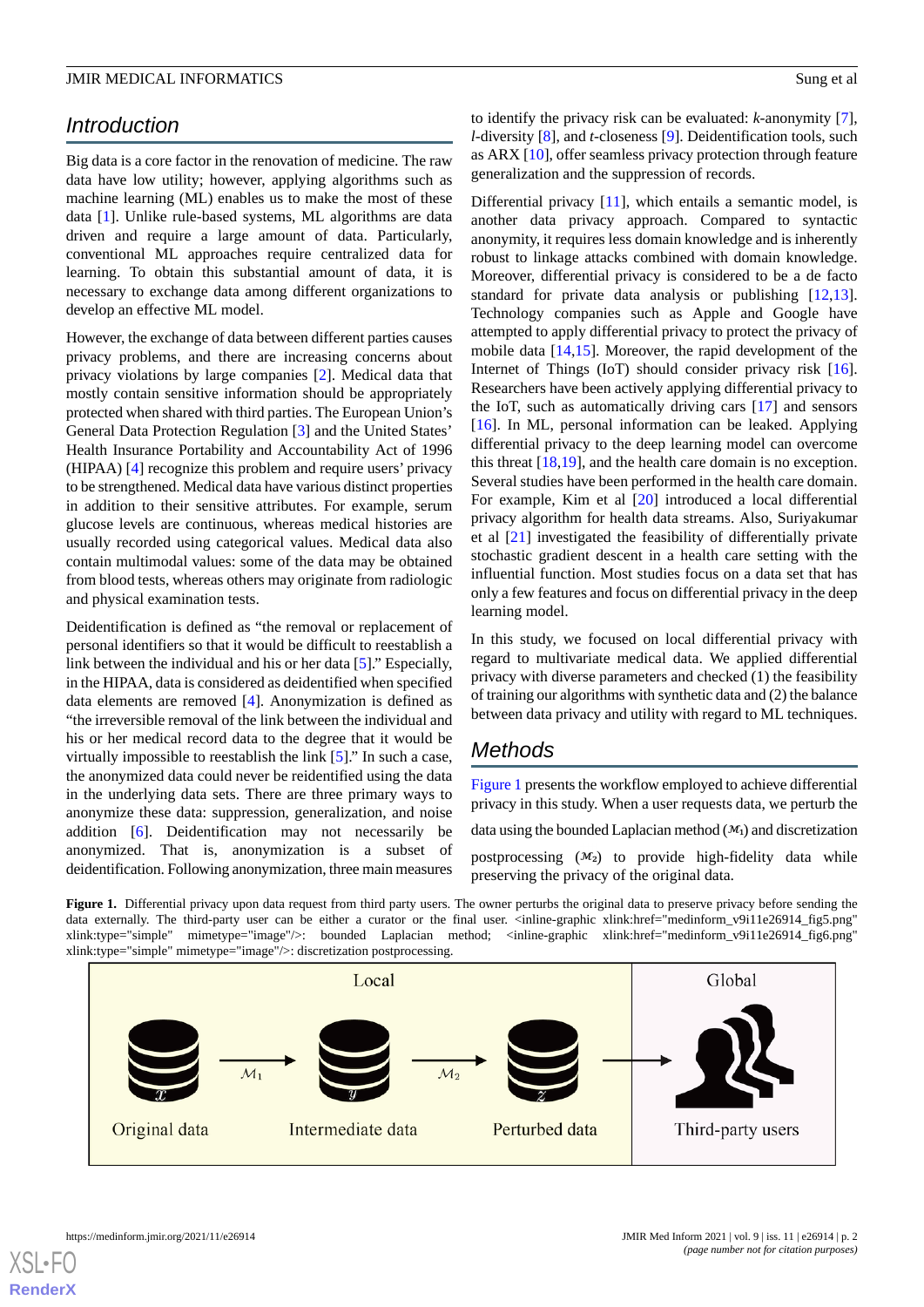#### **The Value of** ε **for Local Differential Privacy**

Dwork et al [\[22](#page-6-6)] defined ε-differential privacy as a randomized function. For adjacent data  $Y_1$  and  $Y_2$ , function  $\kappa$  is (ε, δ)–differentially private if

$$
P[\kappa(Y_1) \in S] \le \varepsilon \cdot P[\kappa(Y_2) \in S] + \delta
$$

where  $S \subset Range(\kappa)$ . Local differential privacy is a specific case in which the random function or perturbation is applied by data owners, not by central aggregators.

#### **Bounded Laplacian Method**

Before applying local differential privacy, all variables were normalized to a range between –1 and 1. First, we applied the bounded Laplacian method. Because a conventional Laplacian distribution yields an infinite boundary, it entails some limitations when applied to clinical domains. For example, respiratory rates, which are supposed to be a positive number, may become negative after applying the conventional Laplacian method, which is illogical. There are two methods to overcome this problem: the truncation method and the bound method [\[23\]](#page-6-7). We focused on the latter to minimize the probability of data manipulation because changes in data in the medical domain may have a considerable impact on the desired outputs.

We used the bounded Laplacian function proposed by Holohan et al [\[23](#page-6-7)], assuming that the input variable is within the output domain. Given  $b > 0$ ,  $W_q$ :  $\Omega \to D$ , for each  $q \in D$ , we defined

the probability density function  $f_{w_q}(x)$  as:

$$
f_{W_q}(x) = \frac{1}{C_q \cdot 2b} e^{-\frac{|x-q|}{b}}
$$

where

$$
b = \frac{\Delta Q}{\varepsilon - \ln(1 - \delta)}, \qquad C_q = 1 - \frac{1}{2} \left( e^{-\frac{q - l}{b}} + e^{-\frac{u - q}{b}} \right)
$$

We set  $\delta = 0$ ,*l* (lower bound) as  $-1$ , *u* (upper bound) as 1, and ∆*Q* as 2 in our experiments and adjusted ε to measure the effect of the privacy changes.

#### **Discretization Postprocessing for Discrete Variables**

Because we applied the bounded Laplacian method to perturb the given data to a range between  $-1$  and 1 in a continuous manner, there are infinite possibilities for a given input. Many medical domain variables are categorical (either ordinal or nominal), such as medicosurgical histories. Therefore, following the application of the bounded Laplacian method, additional postprocessing was performed for categorical variables. We distributed the intermediate output of the given data over the Bernoulli distribution, similar to the method proposed by Yang et al [\[17](#page-6-1)]. The perturbed data  $y \in [-C, C]$  were separated into m pieces, where m is the cardinality of the original input variable (a positive integer). We first shifted the range  $[-C, C]$  to  $[0, m]$ 

by equally dividing the space, which resulted in  $\frac{2c}{m}$  intervals. Therefore, for given perturbed data y, we obtain the following:

$$
\frac{2C}{m}k - C < y < \frac{2C}{m}(k+1) - C, \quad k \in \{0, 1, \dots, m\}
$$
\n
$$
k < \frac{m(y+C)}{2C} < k+1
$$
\n
$$
k := \left[\frac{m(y+C)}{2C}\right]
$$

[XSL](http://www.w3.org/Style/XSL)•FO **[RenderX](http://www.renderx.com/)**

After calculating k, the Bernoulli probability *p* was sampled such that

$$
p = \frac{m(y+C)}{2C} - k = \frac{m(y+C)}{2C} - \left[ \frac{m(y+C)}{2C} \right]
$$

which is the distance between two adjacent possibilities. Finally, we discretized the perturbed data *y* concerning the Bernoulli probability *p* such that

$$
z = \begin{cases} \frac{2C}{m}k - C, & \text{if } B(p) = 0\\ \frac{2C}{m}(k+1) - C, & \text{if } B(p) = 1 \end{cases}
$$

where  $\beta$  denotes the Bernoulli distribution function.

#### **Data Set for Validation**

We used simulated (randomly generated) data for initial validation to ensure that the bounded Laplacian method functions as expected. To simulate real-world use, we used the eICU Collaborative Research Database [\[24](#page-6-8)]. First, to evaluate the extent to which the proposed differential privacy algorithms effectively perturbed the given original data, we used the misclassification rate for categorical variables and mean squared error (MSE) for continuous variables when measuring the similarity between two data sets. Second, to evaluate the adverse effect of differential privacy on the utility of the data set, we compared the accuracy of predicting the mortality rate following intensive care unit admission using Acute Physiology and Chronic Health Evaluation (APACHE) [[25\]](#page-6-9) scoring variables under various ε values. The data set contained intubated, ventilation, dialysis, medication status (cardinality: 2), eyes (cardinality: 4), motor (cardinality: 5), and verbal status (cardinality: 6) as categorical variables. Urine output, temperature, respiratory rate, sodium, heart rate, mean blood pressure, pH, hematocrit, creatinine, albumin, oxygen pressure, CO<sup>2</sup> pressure, blood urea nitrogen, glucose, bilirubin, and fraction of inspired oxygen  $(FiO<sub>2</sub>)$  values were considered continuous variables. There were initially 148,532 patients (rows) in the data set, but after the deletion of missing values, the data set contained a total of 4740 patients (3597 who were alive and 1143 who had died). The following ML methods were used for mortality prediction: decision tree, K-nearest neighbor, support vector machine, logistic regression, naïve Bayes, and random forest. The data were divided into training and test sets in a ratio of 80:20. All predictions were averaged using a 5-fold cross-validation method, and the scikit-learn [[26\]](#page-6-10) library was used with the Python programming language.

# *Results*

#### **Synthetic Data for Validation of the Bounded Laplacian Function**

We created an equally spaced distribution, ranging between  $-1$ and 1, and applied the bounded Laplacian method. In contrast to the conventional Laplacian method, which has an infinite range, the bounded method entailed a range of –1 to 1.

After confirming that the bounded Laplacian method works as intended, we then created synthetic continuous data that range from –1 to 1 and applied the conventional Laplacian method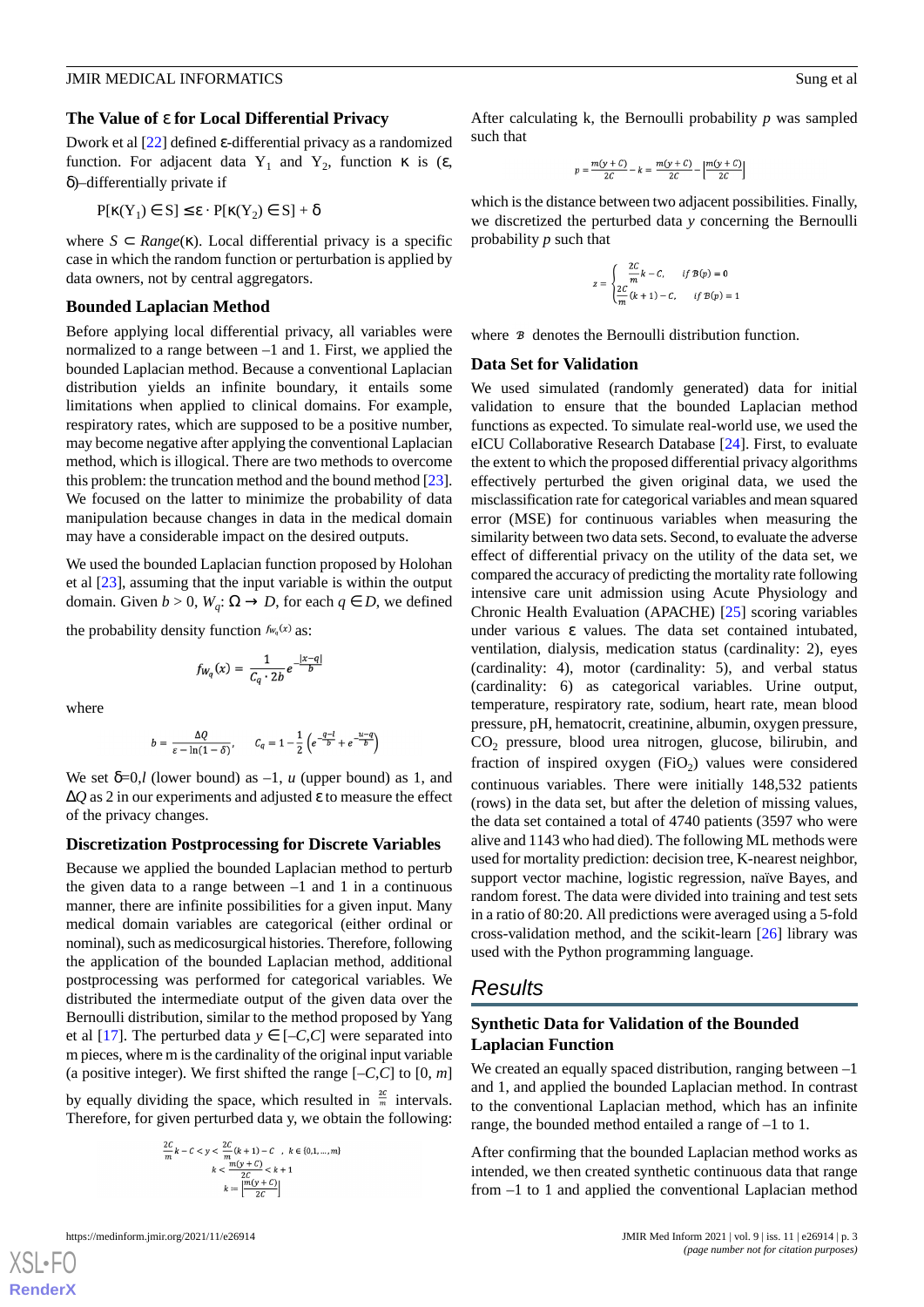and bounded Laplacian method with  $\varepsilon$ =0.1,  $\delta$ =0 [\(Figure 2A](#page-3-0)). The original Laplacian method had out-of-range occurrences that were not present in the bounded Laplacian method. To test the categorical data and postdiscretization processing, we created a set of 100 random integers ranging from 0 to 9, then normalized them to range from –1 to 1. The original Laplacian method had some occurrences that were out of bounds. In the categorical data, the bounded Laplacian method stayed within

the data range, as in the continuous data. However, some of the categorical values were not initially present in the given data ([Figure 2](#page-3-0)B), which is similar to the out-of-bounds condition. Therefore, additional postprocessing discretization was performed, and the algorithm showed that the discretization technique ensures that there are no nonexistent values in the categorical data [\(Figure 2C](#page-3-0)).

<span id="page-3-0"></span>Figure 2. Comparison of conventional and bounded Laplacian methods using synthetic data. (A) Histogram of randomly generated continuous data ranging from –1 to 1. (B) Histogram of randomly generated categorical data, which originally ranged from 0 to 9 and were then normalized to range from  $-1$  to 1. (C) Histogram obtained after application of discretization postprocessing to the data in (B). In all scenarios, the Laplacian method was applied with  $ε=0.1$ ,  $δ=0$ .



#### **Validation Using Real-World Data**

The eICU Collaborative Research Database [\[24](#page-6-8)] was used for validation. We used MSEs and misclassification rates as metrics for continuous and categorical variables, respectively, to calculate the differences between the original and perturbed data. Because of the variance between values in the original data, the MSE of continuous variables varies extensively in the case of eICU data. For example, pH and albumin are similar among different individuals, whereas heart rate and glucose

have substantial differences ([Figure 3A](#page-3-1)). Regarding the categorical variables, intubated, ventilation, and dialysis status are either 0 or 1, and the chance level is 0.5. The value for "eye" ranges from 1 to 4, that for "verbal" ranges from 1 to 5, and that for "motor" ranges from 1 to 6. Therefore, there were differences in the misclassification rates, especially when  $\varepsilon$  was small ([Figure 3](#page-3-1)B). As ε increased, all perturbed values approached their original values for both continuous and categorical variables [\(Figures 3A](#page-3-1) and 3B).

<span id="page-3-1"></span>**Figure 3. e** values and degrees of data perturbation for (A) continuous variables and (B) categorical variables. bun: blood urea nitrogen; fio2: fraction of inspired oxygen; meanbp: mean blood pressure; pao2: partial pressure of oxygen, arterial; pco2: partial pressure of carbon dioxide; wbc: white blood cells.



To simulate data utility with respect to ε, we constructed a predictive classifier to predict mortality using the eICU data set. Note that 3,597 of the 4,740 patients (75.9%) were alive, yielding a chance level of 76%. A lower value of ε caused severe data perturbation, resulting in an accuracy that was near the

chance level. Increasing the value of  $ε$  increased the performance of the classifiers, and the performance converged to the accuracy obtained using the original data (shown as dashed lines in [Figure](#page-4-0) [4\)](#page-4-0). This tendency was consistent among the different models, and the random forest model was the top performer.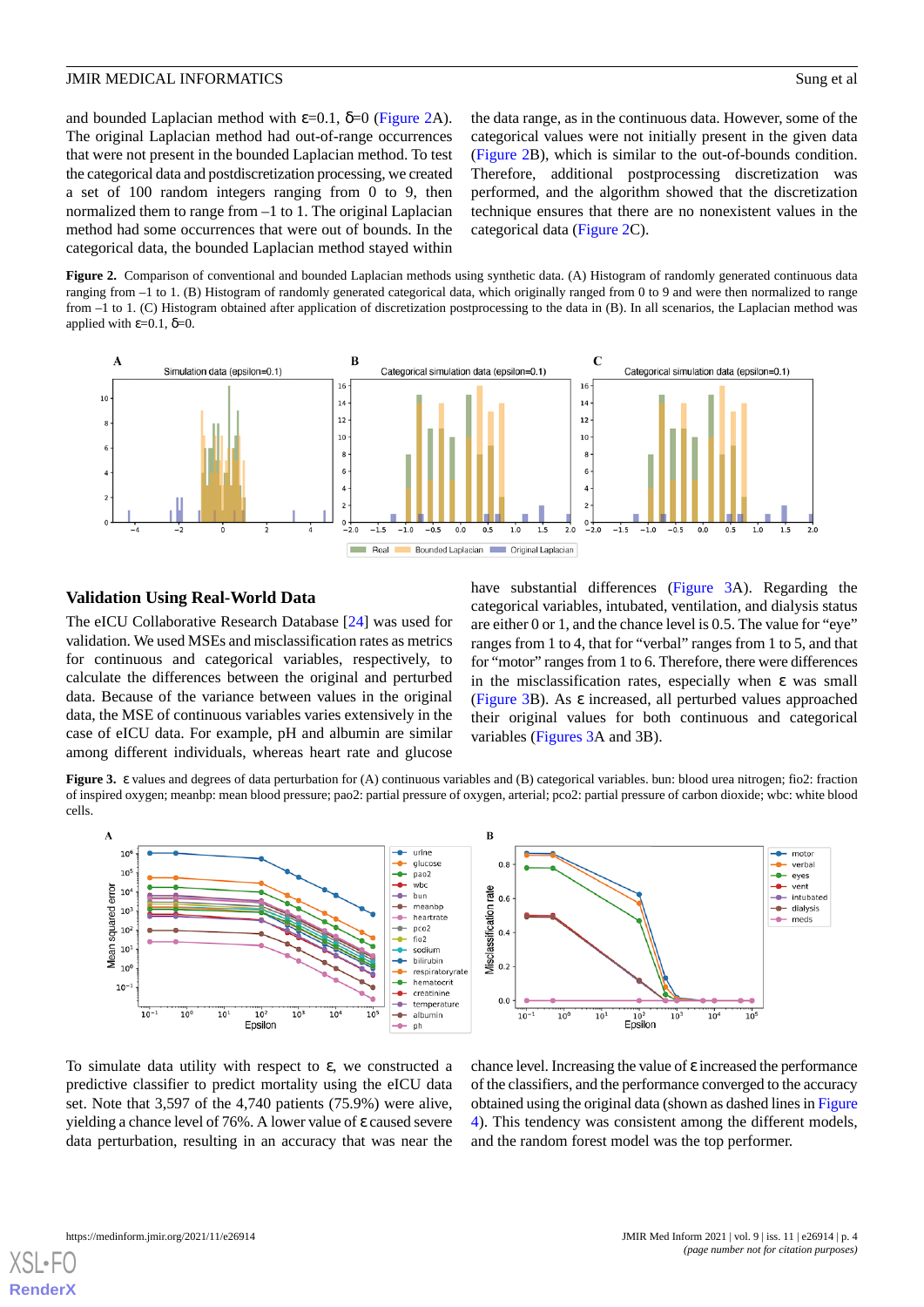<span id="page-4-0"></span>**Figure 4.** Classification accuracies among different machine learning models with respect to ε. The performance of the models developed using original data is marked with dashed lines. SVM: support vector machine.



## *Discussion*

## **Principal Findings**

In this study, we developed and validated a local differential privacy method for the medical domain. We used the bounded Laplacian method to overcome the out-of-bounds problem. In addition, we used discretization postprocessing for the categorical variables to address nonexistent categorical variables following perturbation.

Various approaches and metrics are employed when publishing microdata publicly. *k*-anonymity [[7\]](#page-5-6) is a metric that requires each cluster (or set of persons in medical data) to have at least *k* records so that there are at least  $k - 1$  individuals that are indistinguishable. However, this metric is susceptible to reidentification through linkage attacks and applications of background knowledge. *l*-diversity was introduced to overcome these limitations; it requires each equivalent block containing sensitive information to have at least *l* appropriately represented values. This method is still vulnerable to skewness and similarity attacks [\[9](#page-5-8)]. *t*-closeness [[9\]](#page-5-8) mitigates this issue by requiring an equivalence class to have a distance of less than *t* (the earth mover distance) between the distribution of a sensitive attribute and that of the overall data. However, using the earth mover distance makes it difficult to identify the closeness between *t* and the gained knowledge. In addition, in this approach, the distribution of sensitive attributes in the equivalence class must be similar to that in the entire data set.

In contrast to these privacy metrics and methods, ε-differential privacy retains the structure of the data while adding noise to prevent leakage of the original data [\(Figure 2](#page-3-0)). There are two main differential privacy schemas: global and local. Global differential privacy requires the database owner to trust a curator that performs data perturbation before sending the data to the requested user. Our implementation, local differential privacy, assumes the worst-case scenario by considering an untrusted

curator. The leakage of a medical data set may have critical consequences because such a data set may contain sensitive information, such as disease data, medical history, and insurance status. Therefore, our method minimizes the risk of data leaks by not trusting anyone outside the network.

Medical domain data are, by nature, multidimensional and multimodal. *k*-anonymity may suffer from severe utility loss if applied to high-dimensional data [\[27](#page-6-11)]. ε-differential privacy also suffered from severe utility loss under a low ε, which was apparent from the low classification accuracy in predicting the mortality rate ([Figure 4\)](#page-4-0). Despite the fact that the given data set was multidimensional and multimodal, adjusting the value of ε affected all variables uniformly regardless of their data type.

Differential privacy usually has stronger tradeoffs between data utility, which we mainly focused on, and privacy [\[28](#page-6-12),[29\]](#page-6-13). There were high variances between variables with regard to the MSEs and misclassification rates when ε was low [\(Figure 3](#page-3-1)). As ε increased, all variables approached their actual values, enabling better utility at the cost of privacy; this is apparent from the accuracy of prediction shown in [Figure 4](#page-4-0). When publishing synthetically perturbed data with ε-differential privacy, we may consider providing the ε value along with the data. This additional information may provide users with insights into the degree of data perturbation.

According to the results, for our data set, we may heuristically choose an  $\varepsilon$  value between  $10^3$  and  $10^4$  and apply differential privacy methods to send the perturbed data upon the user's request. The optimal value of ε varies among different data sets and utility requirements, and choosing this value is beyond the scope of this study.

A limitation of this study is that we only applied our algorithms to synthetic data, and we validated the algorithms on only one data set. However, it is likely that other data sets can also be directly employed because we used a relatively small amount of prior data knowledge in our algorithm. In addition, we

```
XSL•FO
RenderX
```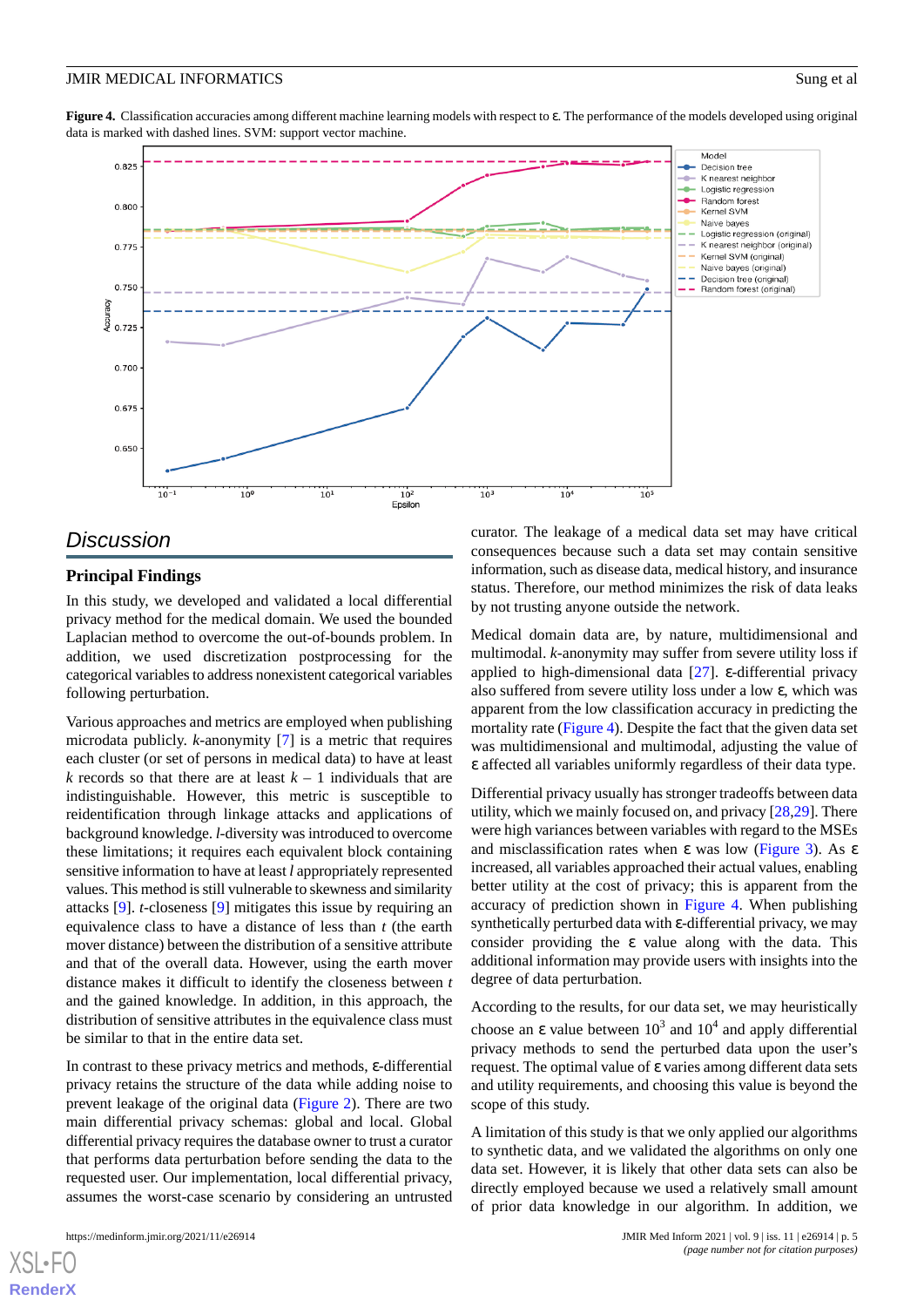excluded rows that contained null values in the database. Because medical data are high-dimensional and sparse, future studies should be conducted to address null values. The distributions of data sets affect the normalization and the perturbation process. It is better to share distributions with each institute, such as the minimum and maximum values of each column. The model would be developed from perturbed data, which can be less accurate than a model based on original data. The optimal ε value, which determines the degree of perturbation, should be set to apply to the algorithm. In this

study, a value of ε between  $10^3$  and  $10^4$  seemed heuristically appropriate; this depends on which data or model is used.

#### **Conclusion**

We applied local differential privacy to medical domain data, which is diverse and high-dimensional. Applying bounded Laplacian noise with discretization postprocessing ensures that no out-of-bound data are present. Higher noise may offer enhanced privacy, but it simultaneously hinders utility. Thus, choosing an appropriate degree of noise for data perturbation entails a privacy-utility tradeoff, and one should choose such parameters depending on specific situations.

## **Acknowledgments**

This research was supported by a grant of the Korea Health Technology R&D Project and the MD-Phd/Medical Scientist Training Program through the Korea Health Industry Development Institute, funded by the Ministry of Health & Welfare, Republic of Korea (KHIDIHI19C1015010020, HI21C0974).

## **Conflicts of Interest**

<span id="page-5-0"></span>None declared.

## <span id="page-5-1"></span>**References**

- <span id="page-5-2"></span>1. Obermeyer Z, Emanuel EJ. Predicting the future - big data, machine learning, and clinical medicine. N Engl J Med 2016 Sep 29;375(13):1216-1219 [\[FREE Full text\]](http://europepmc.org/abstract/MED/27682033) [doi: [10.1056/NEJMp1606181](http://dx.doi.org/10.1056/NEJMp1606181)] [Medline: [27682033](http://www.ncbi.nlm.nih.gov/entrez/query.fcgi?cmd=Retrieve&db=PubMed&list_uids=27682033&dopt=Abstract)]
- <span id="page-5-3"></span>2. Yang Q, Liu Y, Chen T, Tong Y. Federated machine learning. ACM Trans Intell Syst Technol 2019 Feb 28;10(2):1-19. [doi: [10.1145/3298981](http://dx.doi.org/10.1145/3298981)]
- <span id="page-5-4"></span>3. Voigt P, von dem Bussche A. The EU General Data Protection Regulation (GDPR): A Practical Guide. Cham, Switzerland: Springer International Publishing; 2017.
- 4. Fact Sheet: The Health Insurance Portability and Accountability Act (HIPAA). US Department of Labor. 2004 Dec. URL: <http://purl.fdlp.gov/GPO/gpo10291> [accessed 2021-09-15]
- <span id="page-5-6"></span><span id="page-5-5"></span>5. Chevrier R, Foufi V, Gaudet-Blavignac C, Robert A, Lovis C. Use and understanding of anonymization and de-identification in the biomedical literature: scoping review. J Med Internet Res 2019 May 31;21(5):e13484-e13570 [\[FREE Full text](https://www.jmir.org/2019/5/e13484/)] [doi: [10.2196/13484\]](http://dx.doi.org/10.2196/13484) [Medline: [31152528\]](http://www.ncbi.nlm.nih.gov/entrez/query.fcgi?cmd=Retrieve&db=PubMed&list_uids=31152528&dopt=Abstract)
- <span id="page-5-7"></span>6. Anonymization. International Association of Privacy Professionals. URL:<https://iapp.org/resources/article/anonymization/> [accessed 2001-09-16]
- <span id="page-5-8"></span>7. Sweeney L. k-Anonymity: a model for protecting privacy. Int J Unc Fuzz Knowl Based Syst 2012 May 02;10(05):557-570. [doi: [10.1142/S0218488502001648\]](http://dx.doi.org/10.1142/S0218488502001648)
- <span id="page-5-9"></span>8. Machanavajjhala A, Kifer D, Gehrke J, Venkitasubramaniam M. L-diversity: privacy beyond k-anonymity. ACM Trans Knowl Discov Data 2007 Mar 01;1(1):3-es. [doi: [10.1145/1217299.1217302\]](http://dx.doi.org/10.1145/1217299.1217302)
- <span id="page-5-10"></span>9. Li N, Li T, Venkatasubramanian S. t-Closeness: privacy beyond k-anonymity and l-diversity. 2007 Jun 4 Presented at: 2007 IEEE 23rd International Conference on Data Engineering; April 15-20, 2007; Istanbul, Turkey. [doi: [10.1109/icde.2007.367856\]](http://dx.doi.org/10.1109/icde.2007.367856)
- <span id="page-5-11"></span>10. Prasser F, Eicher J, Spengler H, Bild R, Kuhn KA. Flexible data anonymization using ARX—current status and challenges ahead. Softw: Pract Exper 2020 Feb 25;50(7):1277-1304. [doi: [10.1002/spe.2812\]](http://dx.doi.org/10.1002/spe.2812)
- <span id="page-5-12"></span>11. Dwork C, Kenthapadi K, McSherry F, Mironov I, Naor M. Our data, ourselves: privacy via distributed noise generation. In: Advances in Cryptology - EUROCRYPT 2006. 2006 Presented at: EUROCRYPT 2006: Annual International Conference on the Theory and Applications of Cryptographic Techniques; May 28-June 1, 2006; Saint Petersburg, Russia p. 486. [doi: [10.1007/11761679\\_29\]](http://dx.doi.org/10.1007/11761679_29)
- <span id="page-5-13"></span>12. Barthe G, Chadha R, Jagannath V, Sistla A, Viswanathan M. Deciding differential privacy for programs with finite inputs and outputs. 2020 Jul 08 Presented at: 35th Annual ACM/IEEE Symposium on Logic in Computer Science; July 8-11, 2020; Saarbrücken, Germany p. 141-154. [doi: [10.1145/3373718.3394796\]](http://dx.doi.org/10.1145/3373718.3394796)
- <span id="page-5-14"></span>13. Li N, Lyu M, Su D, Yang W. Differential privacy: from theory to practice. Synthesis Lectures on Information Security, Privacy, and Trust. 2016 Oct 25. URL:<https://www.morganclaypool.com/doi/10.2200/S00735ED1V01Y201609SPT018> [accessed 2021-09-20]
- 14. Differential privacy. Apple. URL: [https://www.apple.com/privacy/docs/Differential\\_Privacy\\_Overview.pdf](https://www.apple.com/privacy/docs/Differential_Privacy_Overview.pdf) [accessed 2021-09-15]
- 15. Google's differential privacy libraries. GitHub. URL:<https://github.com/google/differential-privacy> [accessed 2021-09-15]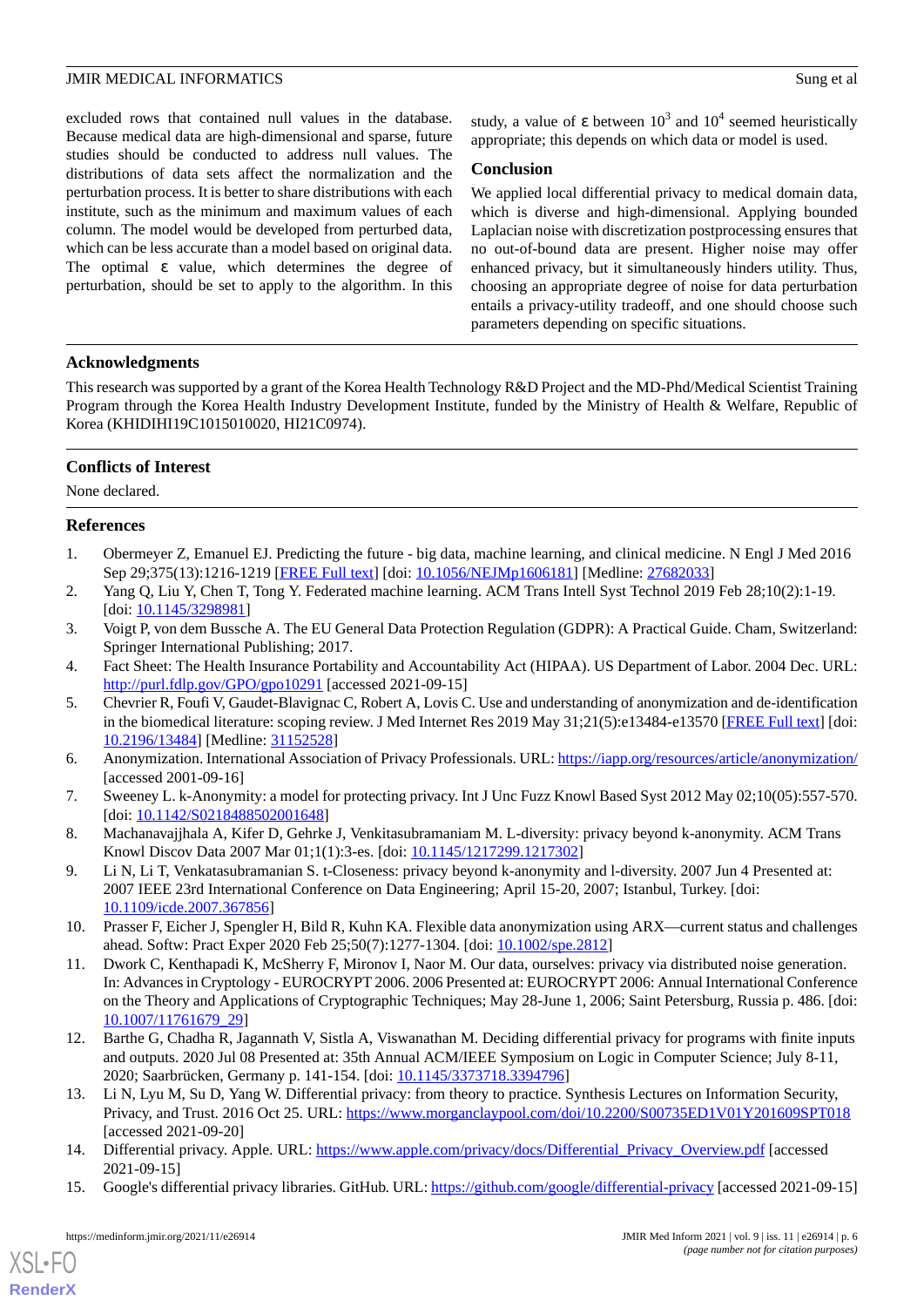- <span id="page-6-0"></span>16. Erlingsson, Pihur V, Korolova A. RAPPOR: Randomized Aggregatable Privacy-Preserving Ordinal Response. In: CCS '14: Proceedings of the 2014 ACM SIGSAC Conference on Computer and Communications Security. 2014 Nov 03 Presented at: 2014 ACM SIGSAC Conference on Computer and Communications Security; November 3-7, 2014; Scottsdale, AZ p. 1054-1067. [doi: [10.1145/2660267.2660348](http://dx.doi.org/10.1145/2660267.2660348)]
- <span id="page-6-2"></span><span id="page-6-1"></span>17. Zhao Y, Zhao J, Yang M, Wang T, Wang N, Lyu L, et al. Local differential privacy-based federated learning for Internet of Things. IEEE Internet Things J 2021 Jun 1;8(11):8836-8853. [doi: [10.1109/jiot.2020.3037194](http://dx.doi.org/10.1109/jiot.2020.3037194)]
- <span id="page-6-3"></span>18. Nasr M, Shokri R, Houmansadr A. Comprehensive privacy analysis of deep learning: passive and active white-box inference attacks against centralized and federated learning. 2019 Presented at: 2019 IEEE Symposium on Security and Privacy (SP); May 19-23, 2019; San Francisco, CA p. 739. [doi:  $10.1109/\text{sp}.2019.00065$ ]
- <span id="page-6-4"></span>19. Ha T, Dang T, Dang T, Truong T, Nguyen M. Differential privacy in deep learning: an overview. 2019 Presented at: 2019 International Conference on Advanced Computing and Applications (ACOMP); November 26-28, 2019; Nha Trang, Vietnam. [doi: [10.1109/acomp.2019.00022\]](http://dx.doi.org/10.1109/acomp.2019.00022)
- <span id="page-6-5"></span>20. Kim JW, Jang B, Yoo H. Privacy-preserving aggregation of personal health data streams. PLoS One 2018;13(11):e0207639 [[FREE Full text](https://tinyurl.com/yufc2xm2)] [doi: [10.1371/journal.pone.0207639](http://dx.doi.org/10.1371/journal.pone.0207639)] [Medline: [30496200](http://www.ncbi.nlm.nih.gov/entrez/query.fcgi?cmd=Retrieve&db=PubMed&list_uids=30496200&dopt=Abstract)]
- <span id="page-6-6"></span>21. Suriyakumar V, Papernot N, Goldenberg A, Ghassemi M. Chasing your long tails: differentially private prediction in health care settings. In: FAccT '21: Proceedings of the 2021 ACM Conference on Fairness, Accountability, and Transparency. 2021 Mar 03 Presented at: 2021 ACM Conference on Fairness, Accountability, and Transparency; March 3-10, 2021; Virtual event (Canada) p. 723-734. [doi: [10.1145/3442188.3445934](http://dx.doi.org/10.1145/3442188.3445934)]
- <span id="page-6-7"></span>22. Dwork C, Rothblum GN. Concentrated differential privacy. ArXiv Preprint posted online on March 6, 2016 [\[FREE Full](http://arxiv.org/abs/1603.01887) [text](http://arxiv.org/abs/1603.01887)]
- <span id="page-6-8"></span>23. Holohan N, Antonatos S, Braghin S, Mac Aonghusa P. The bounded Laplace mechanism in differential privacy. ArXiv. Preprint posted online on August 30, 2018 2020 [[FREE Full text\]](http://arxiv.org/abs/1808.10410) [doi: [10.29012/jpc.715](http://dx.doi.org/10.29012/jpc.715)]
- <span id="page-6-9"></span>24. Pollard TJ, Johnson AEW, Raffa JD, Celi LA, Mark RG, Badawi O. The eICU Collaborative Research Database, a freely available multi-center database for critical care research. Sci Data 2018 Sep 11;5:180178 [[FREE Full text](https://doi.org/10.1038/sdata.2018.178)] [doi: [10.1038/sdata.2018.178](http://dx.doi.org/10.1038/sdata.2018.178)] [Medline: [30204154](http://www.ncbi.nlm.nih.gov/entrez/query.fcgi?cmd=Retrieve&db=PubMed&list_uids=30204154&dopt=Abstract)]
- <span id="page-6-11"></span><span id="page-6-10"></span>25. Zimmerman JE, Kramer AA, McNair DS, Malila FM. Acute Physiology and Chronic Health Evaluation (APACHE) IV: hospital mortality assessment for today's critically ill patients. Crit Care Med 2006 May;34(5):1297-1310. [doi: [10.1097/01.CCM.0000215112.84523.F0\]](http://dx.doi.org/10.1097/01.CCM.0000215112.84523.F0) [Medline: [16540951](http://www.ncbi.nlm.nih.gov/entrez/query.fcgi?cmd=Retrieve&db=PubMed&list_uids=16540951&dopt=Abstract)]
- <span id="page-6-12"></span>26. Pedregosa F, Grisel O, Weiss R, Passos A, Brucher M, Varoquax G, et al. Scikit-learn: machine learning in Python. J Mach Learn Res 2011;12:2825-2830 [[FREE Full text\]](https://www.jmlr.org/papers/volume12/pedregosa11a/pedregosa11a.pdf)
- <span id="page-6-13"></span>27. Rajendran K, Jayabalan M, Rana M. A study on k-anonymity, l-diversity, and t-closeness techniques of privacy preservation data publishing. Int J Innov Res Sci Eng Technol 2019;6(6):19-24 [[FREE Full text](http://www.ijirst.org/articles/IJIRSTV6I6015.pdf)]
- 28. Kohlmayer F, Prasser F, Kuhn KA. The cost of quality: implementing generalization and suppression for anonymizing biomedical data with minimal information loss. J Biomed Inform 2015 Dec;58:37-48 [\[FREE Full text\]](https://linkinghub.elsevier.com/retrieve/pii/S1532-0464(15)00200-2) [doi: [10.1016/j.jbi.2015.09.007](http://dx.doi.org/10.1016/j.jbi.2015.09.007)] [Medline: [26385376\]](http://www.ncbi.nlm.nih.gov/entrez/query.fcgi?cmd=Retrieve&db=PubMed&list_uids=26385376&dopt=Abstract)
- 29. Dankar F, El EK. Practicing differential privacy in health care: a review. Trans Data Priv 2013;6(1):35-67 [[FREE Full text](http://www.tdp.cat/issues11/tdp.a129a13.pdf)]

# **Abbreviations**

**APACHE:** Acute Physiology and Chronic Health Evaluation **FiO2:** fraction of inspired oxygen **HIPAA:** Health Insurance Portability and Accountability Act **IoT:** Internet of Things **ML:** machine learning **MSE:** mean squared error

*Edited by G Eysenbach; submitted 04.01.21; peer-reviewed by J Vilaplana; comments to author 28.01.21; revised version received 10.02.21; accepted 06.09.21; published 08.11.21*

*Please cite as: Sung M, Cha D, Park YR Local Differential Privacy in the Medical Domain to Protect Sensitive Information: Algorithm Development and Real-World Validation JMIR Med Inform 2021;9(11):e26914 URL: <https://medinform.jmir.org/2021/11/e26914> doi: [10.2196/26914](http://dx.doi.org/10.2196/26914) PMID:*